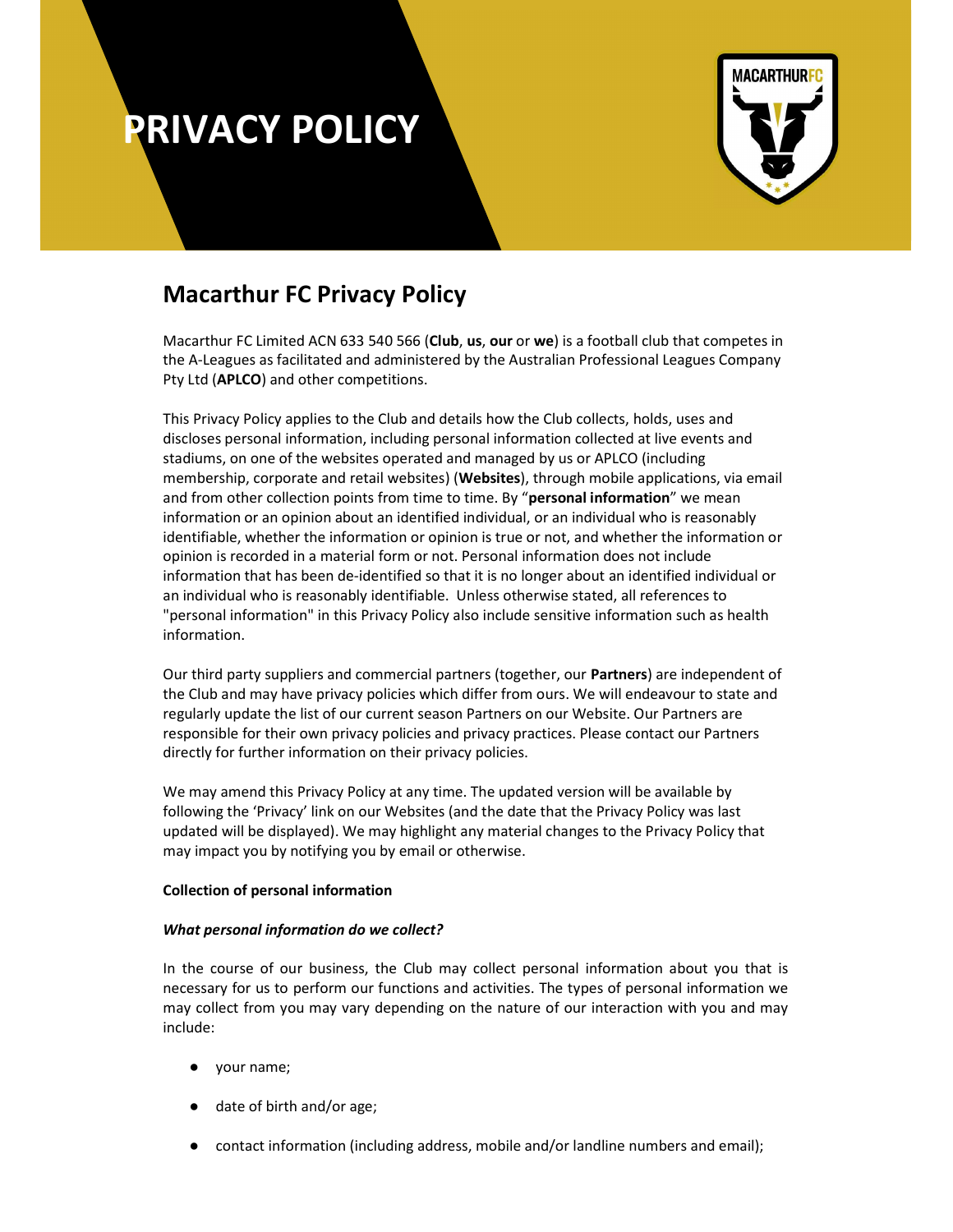

- country of residence;
- gender;
- ethnicity (including Aboriginal and Torres Strait Islander identification);
- cultural, philosophical and/or religious beliefs;
- occupation;
- Club membership (both current and historical);
- your participation in the Club and Club activities/events including details about your performance;
- name and contact information of your next of kin or, if you are under 18, your parent or guardian;
- details of purchases made and items ordered from us;
- identity documents (including your driver's licence number);
- Working With Children Check numbers and criminal history checks, as well as information used to verify such checks;
- health information (including dietary requirements and any medical and anti-doping testing and investigations),
- social media details (including your user name and profile picture and your comments, posts and 'likes');
- financial information (including full bank account numbers and/or credit or debit card numbers that you link to your account with us or give us when you use the Club's services);
- game attendance history, including where you purchase a ticket or use your Membership Card to obtain entry into a venue;
- images (such as CCTV images or recordings at our events or activities);
- number and kinds of competitions you enter; and
- behaviour on our Websites and apps.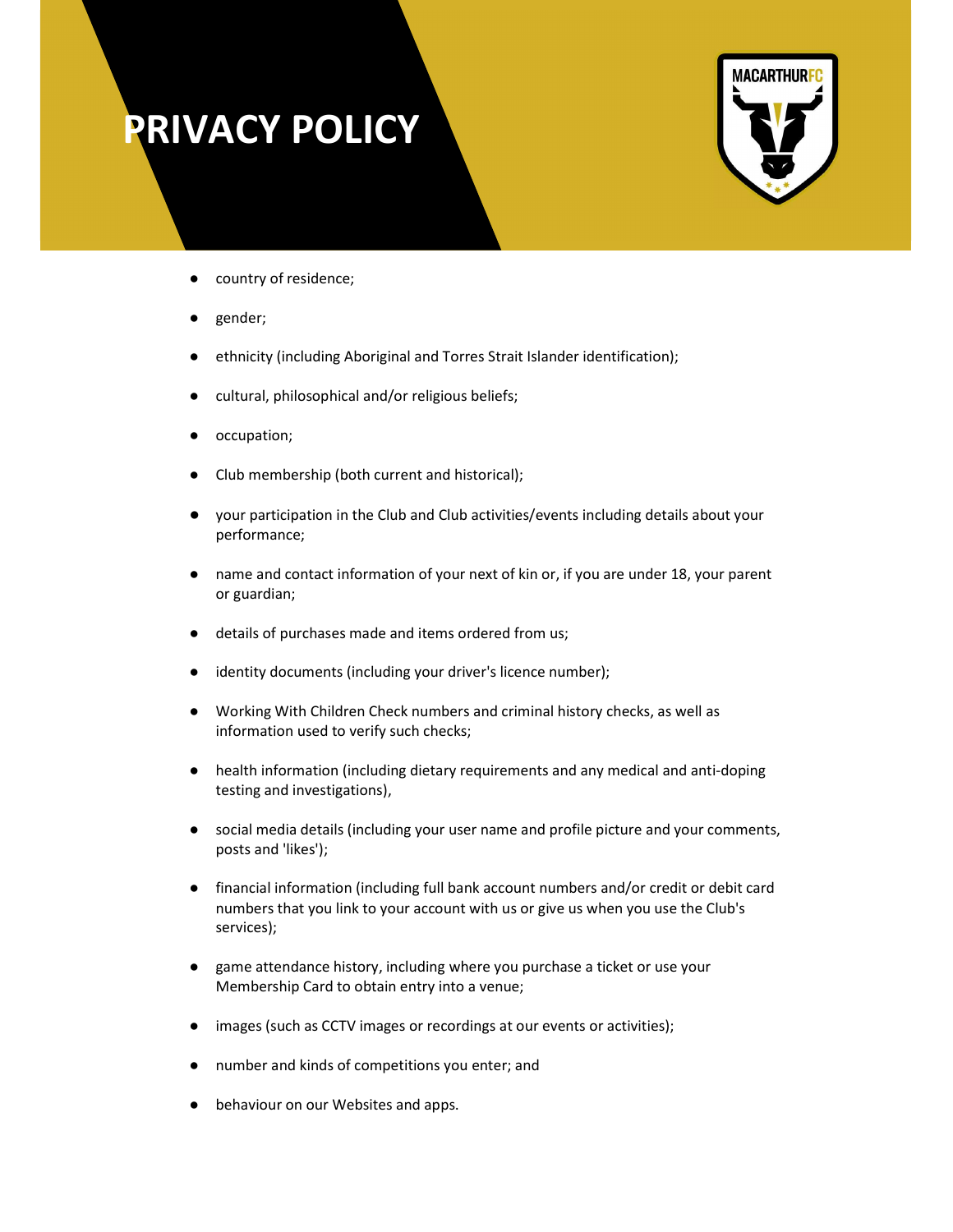

In addition, the Club may use de-identified information to carry out research, prepare submissions to a government body and to plan events and activities. "De-identified information" means any information which has been aggregated or otherwise anonymised so that it cannot be used to identify you. De-identified information may also be shared with our Partners.

### How do we collect your personal information?

Where possible, we will typically collect your personal information directly from you. This may be in person (for example, when you attend an event), on the telephone (for example, if you contact us), or online (for example, if you sign up for an event online or via social media such as Facebook), including:

- when you become, or enquire about becoming, a member;
- when you provide us, or you offer or apply to supply us, with goods or services;
- when you provide information to us in any way (including by completing a form, disclosing information over the phone or via email, or providing us with a business card);
- via our Websites;
- when you subscribe to receive Club-related newsletters or other information;
- when you enter competitions or promotions we run (either directly or through our marketing agents or our Partners) or request information or make enquiries about us, our products or our services, including corporate packages, community programs and merchandise;
- when you provide feedback to us or you respond to market surveys;
- when you make a donation;
- when you sign up for, and participate in, a program, course or club product, including our community programs and match day activities; and
- when you submit a job application to us or otherwise apply for employment or to be a contractor with us either directly or through a recruitment or employment agency (if you become our employee the handling of your personal information is not covered by this Privacy Policy to the extent that what we do with the information is directly related to our employment relationship with you and an employee record relating to you).

You may choose to provide us with access to certain personal information stored by third parties such as social media sites (e.g., Facebook and Twitter). The information we may receive varies by site and is controlled by that site. By associating an account managed by a third party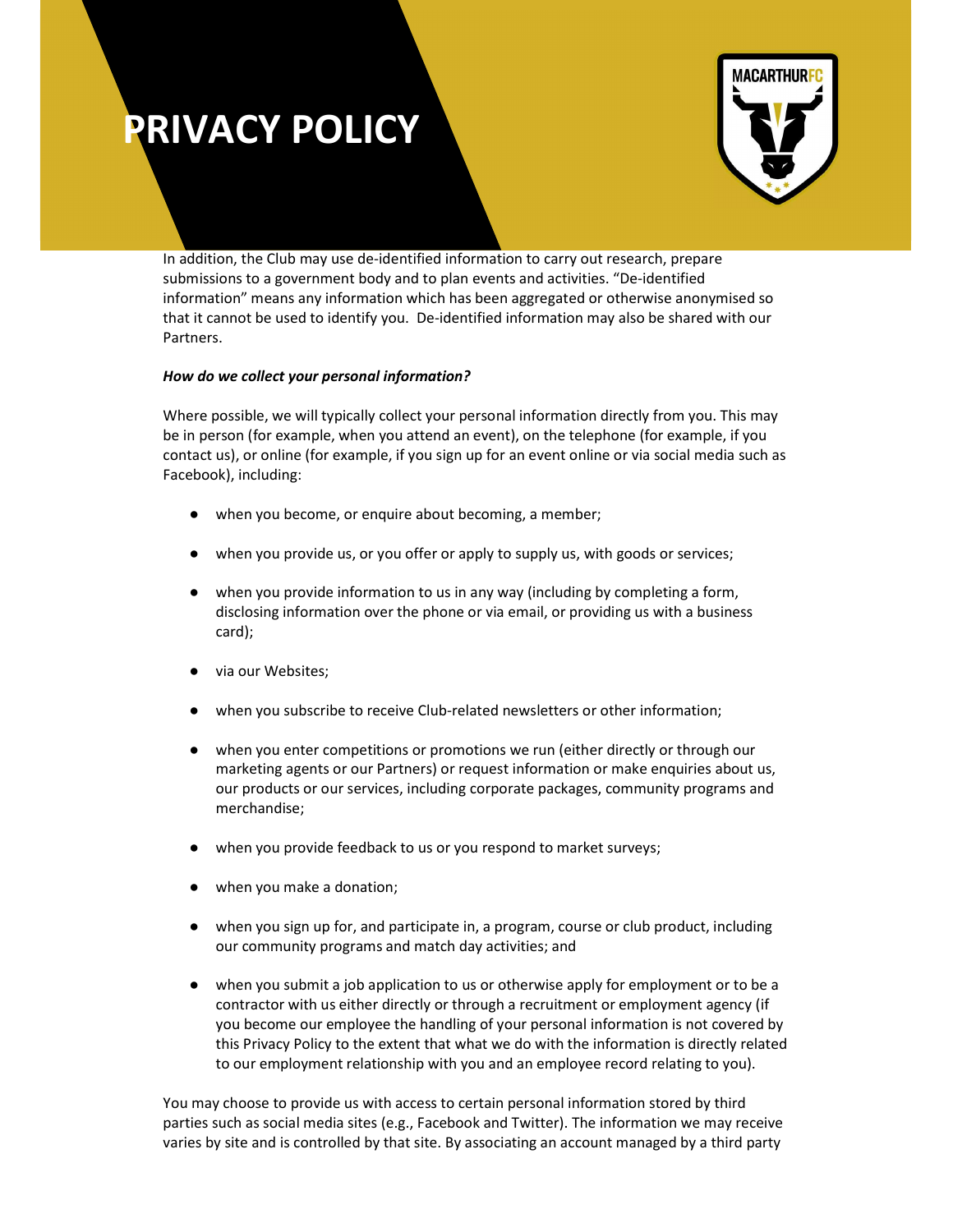

with your Club service to have access to this information, you agree that we may collect, store and use this information in accordance with this Privacy Policy.

We may also obtain personal information about you from third parties including our Partners and related companies, including from:

- ticketing agents, event organisers and venues when you purchase tickets to an event;
- vendors, when you purchase a Club membership package or Club-related merchandise;
- schools and community groups;
- our suppliers, service providers and contractors who assist us to perform our functions and activities;
- credit reporting bodies and identity verification services;
- publicly and commercially available sources;
- our corporate partners, licensees, sponsors, suppliers and broadcasters (being our Partners);
- your representatives;
- APLCO, or any APLCO member, association, club and/or a competition administrator registered with APLCO from time to time; and
- Football Australia and other footballing bodies/authorities such as grassroots clubs, other clubs, associations and State/Territory federations.

### What persons do we collect personal information about?

We may collect personal information about people who are connected to our operations and activities, including:

- players;
- ticketholders;
- administrators;
- program participants;
- community coaches;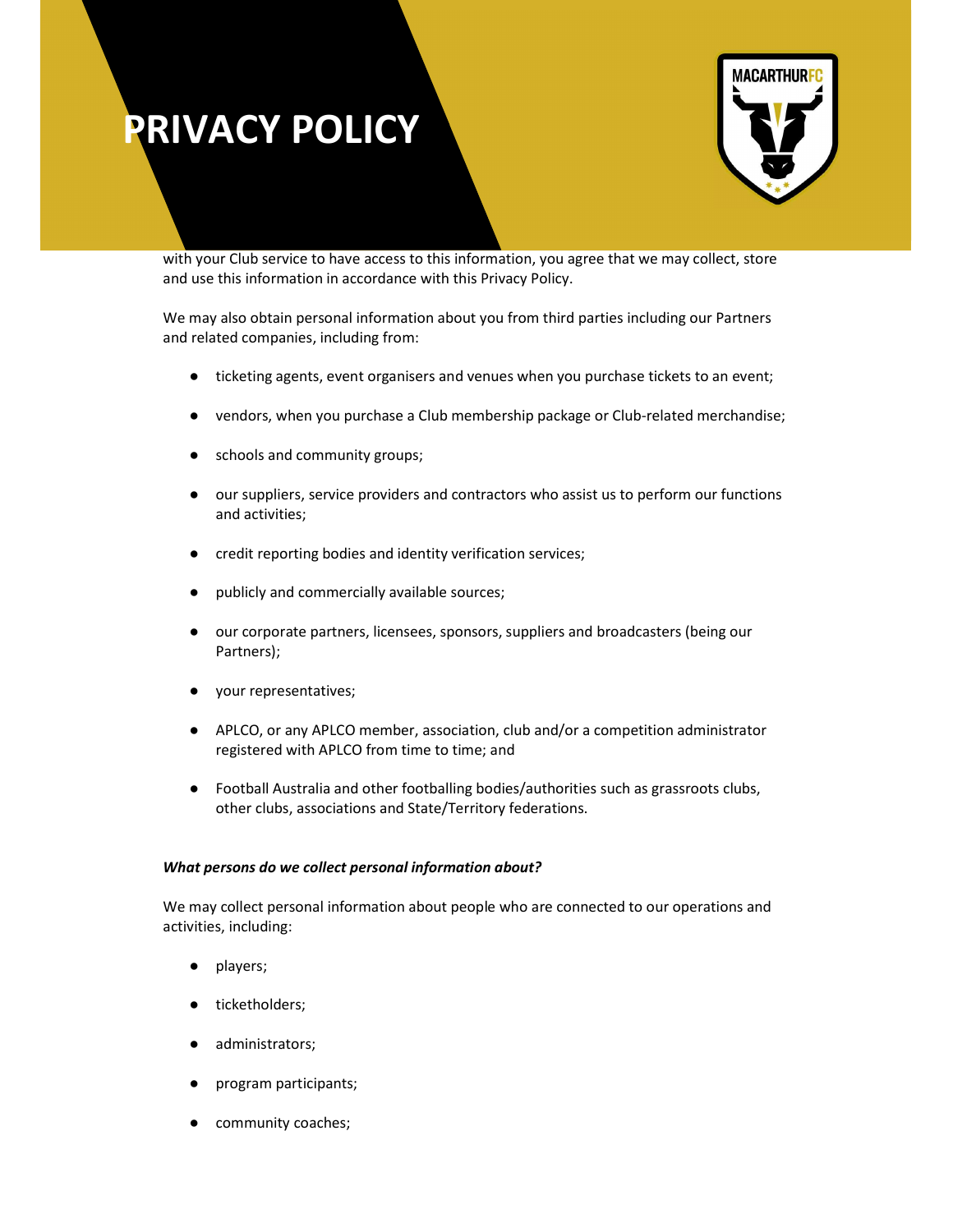

- members and fans;
- sponsors;
- suppliers, service providers, contractors and subcontractors (including potential suppliers, service providers, contractors and subcontractors);
- past and present employees and contractors (including applicants) (the handling of our employees' personal information is not covered by this policy to the extent that what we do with the information is directly related to our present or past employment relationship with you and an employee record relating to you);
- donors;
- research study participants;
- volunteers and other community workers; and
- any other person who comes into contact with us.

We may also collect the personal information of our suppliers and service providers' staff during the course of our business activities. This information may include your name, postal address, contact details and position. We will collect this information directly from you, or from the applicable supplier or service provider.

We may also collect personal information from you about the recipient of third-party supplier gift cards purchased by you through our Websites using the Club's services. This information may include the recipient's name, email address and phone number. It is your responsibility to ensure that you have that person's consent to provide us and our third party supplier with this information.

#### Information collected about use and interaction with our Websites

Like many other websites, we store cookies and other web-based files on user devices to get certain types of information when your web browser, mobile phone, or other device accesses our Websites. The information sent to us may include data on the pages you access, your computer IP address, device identifiers, the type of operating system you are using, your location, mobile network information, standard web log data and other information. Web log data includes the browser type you are using and traffic to and from our site.

When you visit our Websites or use our services, we may also collect information about your transactions and your activities. Details on our collection of information through the use of cookies and analytical services is set out below.

In order to help protect you from fraud and misuse of your personal information, we may collect information about your use and interaction with our Websites or the Club's services. For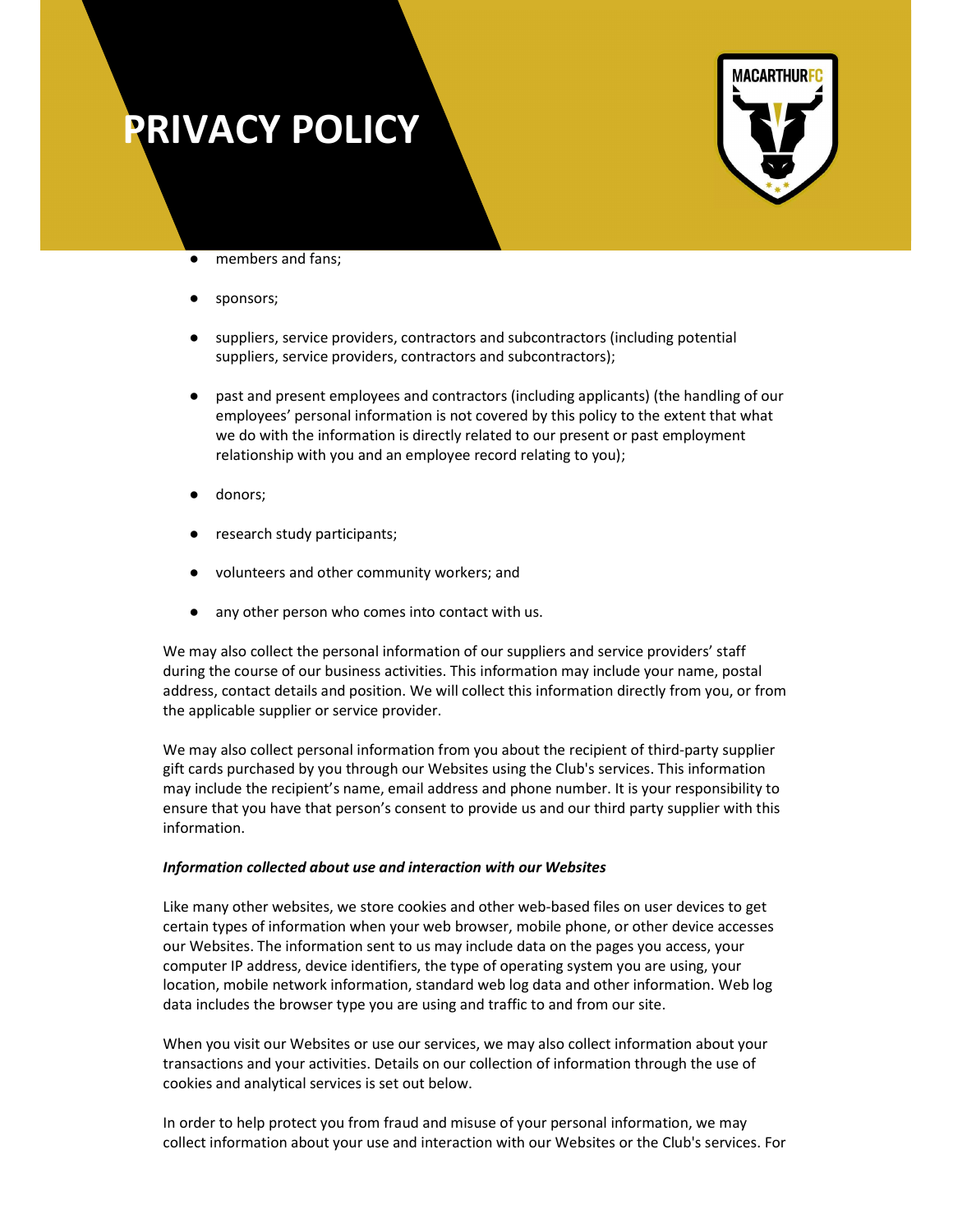

example, we may evaluate your computer, mobile phone or other access device to identify any malicious software or activity.

### Purposes for which we collect, hold, use and disclose personal information

In general, we may collect, hold, use and disclose personal information about you for a number of purposes including:

- to organise, conduct and promote the Club's matches, community programs and other events and activities, and to provide you with our products and services;
- to provide you with information relating to your membership benefits, such as membership renewal and match related information to facilitate your attendance at matches, as well as marketing offers and member-related promotions of the Club, our Partners and other parties;
- to manage our relationship with you and provide customer support;
- to carry out market research and surveys;
- to administer, manage and improve our Websites and provide you with access to those Websites;
- to ensure that content from our Websites is presented in the most effective manner for you and for your computer and to allow you to participate in interactive features of our Websites, when you choose to do so;
- to process transactions for the delivery of goods or services available through our Websites and send you notices about transactions;
- to learn more about your level of satisfaction, your expectations of us and our Partners, and how we can meet them (for example, in relation to the Club's services, and the goods offered by us);
- to customise, measure and improve the Club's products and services;
- to facilitate the internal business operations of the Club;
- to investigate and take action in the event that applicable laws or regulations are breached, including terms of admission and codes of conduct;
- to contact you if you win a prize in a competition you have entered and send the prize to you;
- to verify your identity;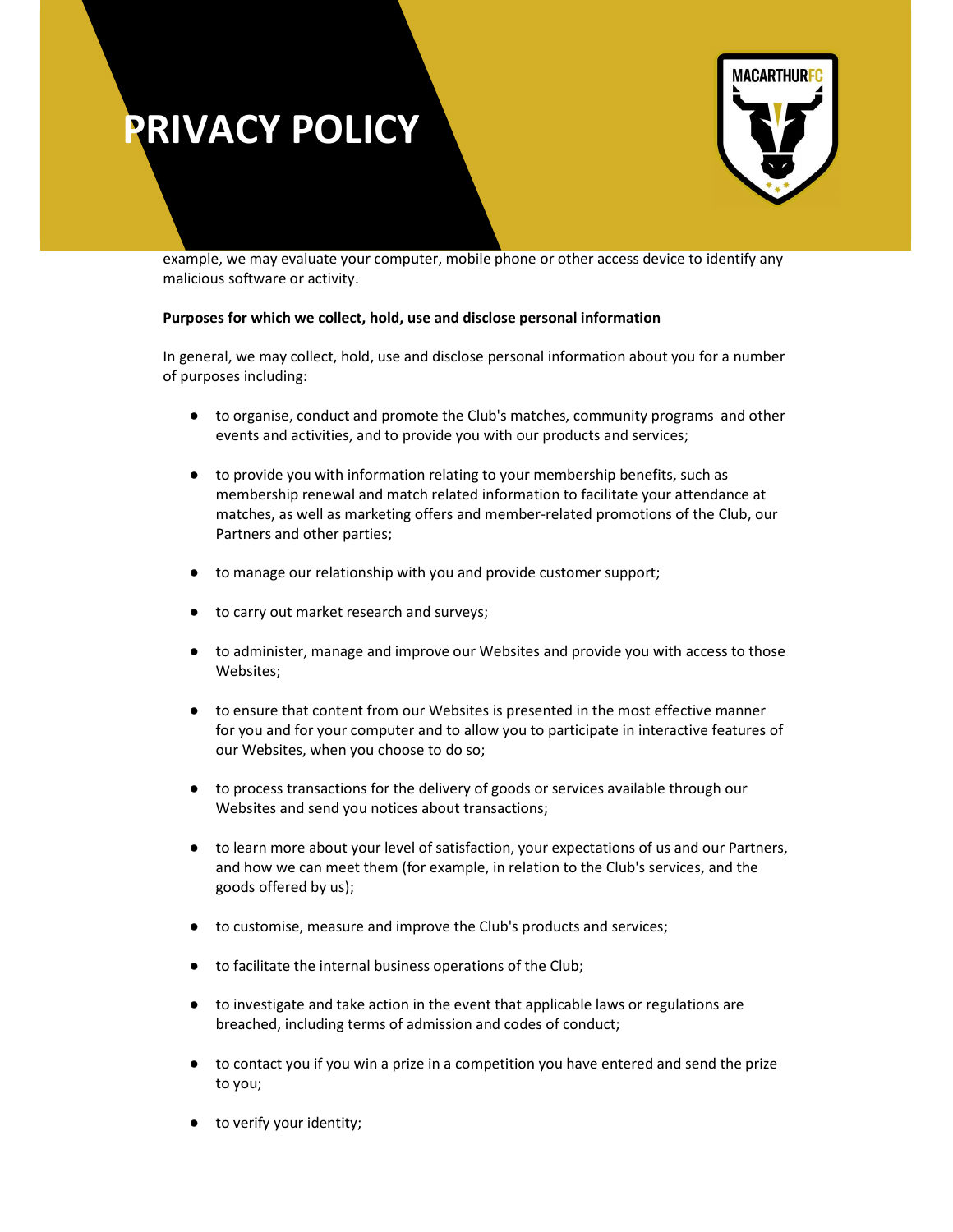

- to resolve disputes, collect fees, and troubleshoot problems;
- to consider you for a position at the Club for which you have applied;
- to acquire goods or services from you or from your employer;
- to perform data analytics including to improve our and our Partners' services and to better understand Club and football demographics and audience;
- for security purposes (eg, CCTV images) or for public health related contact tracing purposes;
- for other purposes to which you have provided express or implied consent; and
- for other purposes required or authorised by or under relevant laws and regulations.

If you attend or participate in a Club activity either inside or outside the Club's home match stadium, we may collect images of you that may be used for promotion of the Club or a governing body, including by APLCO, or for promotion of any of our or APLCO's Partners, in any media or platform (except where you have formally communicated you do not provide such consent).

Our functions and activities may change from time to time.

If all or some of your personal information is not collected or cannot be verified, we may be unable to provide you with the Club's services or a customised experience, engage with you, or do business with you.

#### How we share personal information with other parties

We may share your personal information with third parties such as:

- our related bodies corporate;
- APLCO, or any APLCO member, association, club and/or a competition administrator registered with APLCO from time to time;
- our Partners;
- venue/stadium operators;
- our suppliers and service providers who help with our business operations including in relation to fraud prevention, identity verification, ticketing, payment collection, marketing, membership fulfilment, customer service and technology services;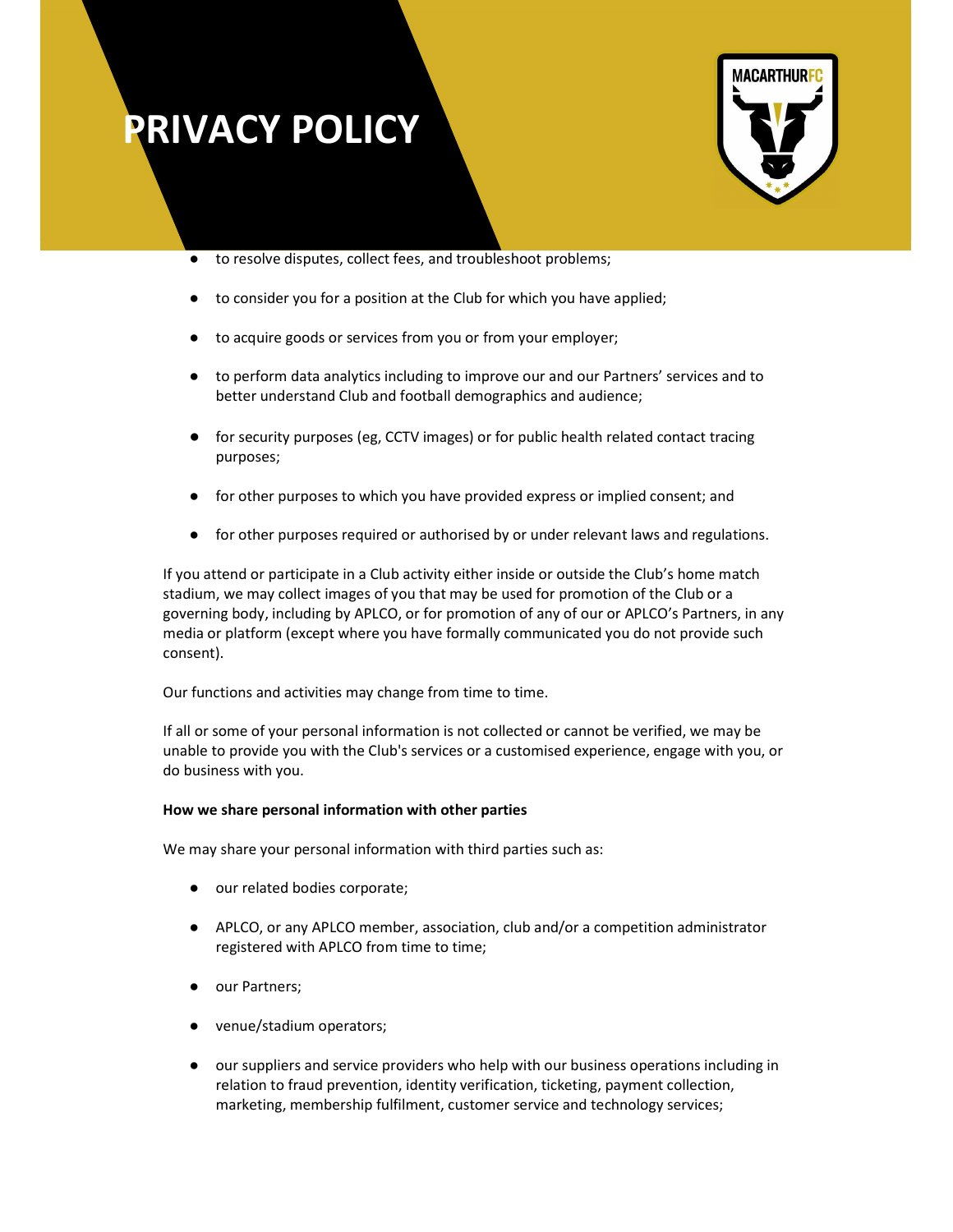

- Football Australia and other footballing bodies/authorities such as grassroots clubs, other clubs, associations and State/Territory federations;
- any other affiliated institutions that we may partner with to jointly create and offer a product and/or service to you;
- parties involved in a prospective or actual transfer of our assets or business;
- any enforcement bodies, government agencies or officials, or other third parties as required by relevant laws;
- your nominated referees so that we may check your references if you are applying for a position with us;
- our insurers and our professional advisors, including our accountants, auditors and lawyers; and
- as required or authorised by law or where we have a public duty to do so, including for purposes of safety and security.

Please also note that some of these third parties may be located overseas, including in countries where the laws on processing personal information may be less stringent than in Australia. For example, multi-national service providers such as Google and Microsoft provide common cloud-based data storage service offerings, often located in jurisdictions outside of Australia. The Club or its related entities may use such or similar data storage services located outside of Australia from time to time.

As a result, your personal information may be transferred to, and stored at, a destination outside Australia, including but not limited to:

- New Zealand;
- Netherlands;
- China;
- Singapore;
- Hong Kong;
- Vietnam;
- Ireland;
- Canada;
- Japan;
- United States of America; and
- United Kingdom.

Personal information may also be processed by staff or by other third parties operating outside Australia who work for us, our related body corporates, football clubs affiliated with the group or entities, or for one of our suppliers, agents, or other partners associated with us or APLCO.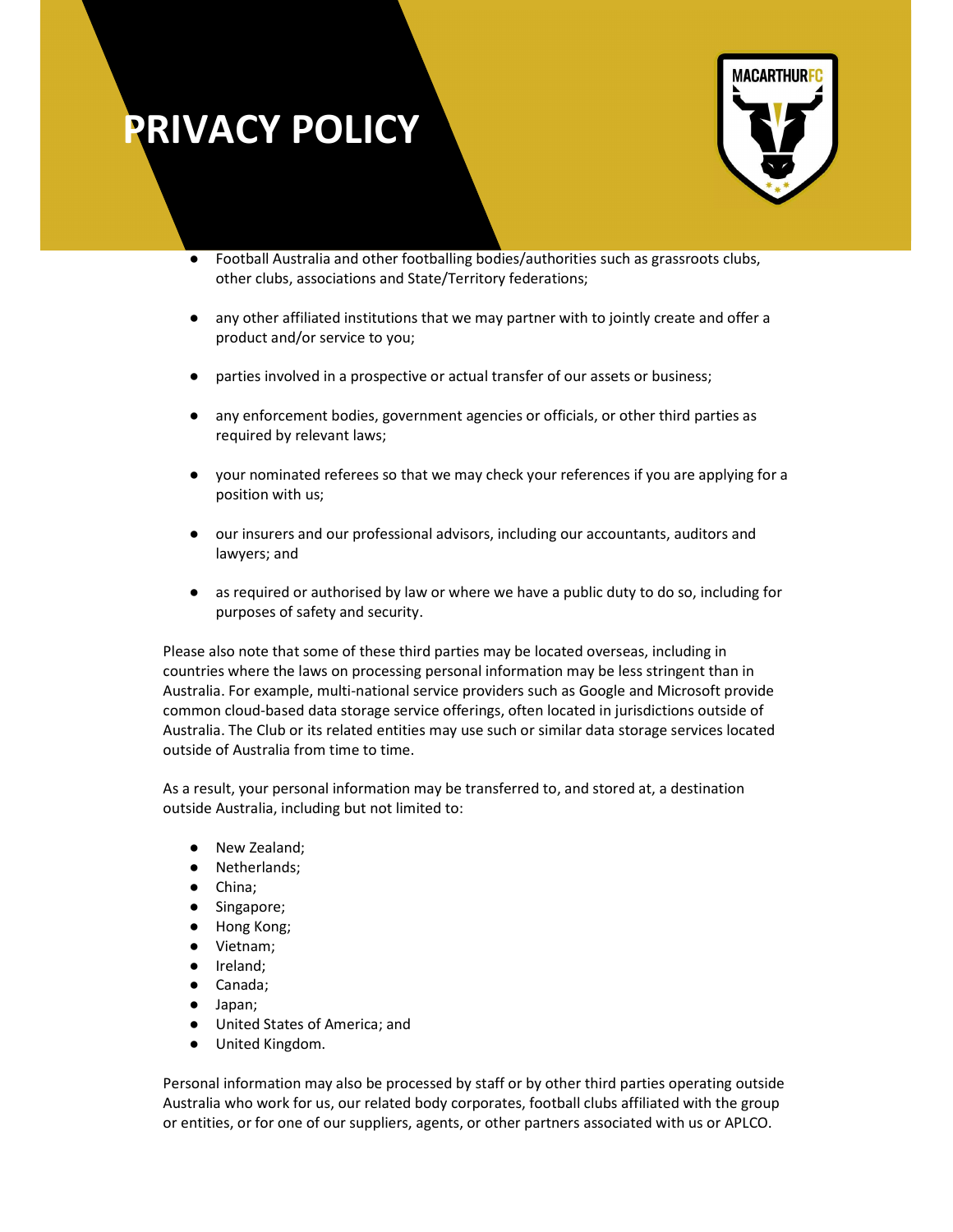

When we disclose your personal information overseas, we will take reasonable steps to ensure that your personal information is held, managed and accessed by the overseas recipient in accordance with the Australian Privacy Principles.

In addition, you should note that our related bodies corporate and affiliates, Partners and third party suppliers that you buy goods or services from or contract with (even if such goods or services are purchased using the Club's services) have their own privacy policies. While we will take reasonable steps to protect your personal data, we are not responsible for their actions, including their information protection practices. In addition, our Websites contain links to other websites. We are only responsible for the privacy practices on our Websites. We recommend that you check the privacy and security policies and procedures of each and every other website that you visit.

If you give your personal information to one of our Partners directly or via a third party website or via a third party application, any personal information that you enter on that website or application (and not directly on the Club's Website) will be shared with the owner of the website or application. These sites are governed by their own privacy policies and you are encouraged to review their privacy policies before providing them with your personal information. The Club is not responsible for the content or information practices of such third parties.

### Collection, use and disclosure of personal information by APLCO

APLCO may collect, access and use your personal information that is provided to the Club to fulfil its functions and activities as a service provider to the Club, to administer, develop and improve the A-Leagues, for its own internal business purposes and for any other purpose described in APLCO's Privacy Policy (see below for link). APLCO may disclose your personal information to third parties such as its suppliers, partners and related bodies corporate. APLCO may disclose your personal information overseas including to suppliers located in USA and Japan and to its related body corporate in New Zealand. If your personal information is not provided to APLCO, APLCO may not be able to provide certain products and services to you. APLCO will not collect and use your personal information to market to you unless it is on behalf of the Club and at the direction of the Club, and you have not opted-out of receiving such marketing material.

For more information about how APLCO handles personal information (including how to seek access to or correct your personal information, or submit a privacy complaint and how that complaint will be handled) please refer to APLCO's Privacy Policy which may be accessed via www.keepup.com.au/privacy-policy. Please contact APLCO at privacy@aplfootball.com.au in relation to any queries about the manner in which personal information is handled by APLCO.

### Verification of identity

When you provide us with your personal information (including your name, date of birth and residential address) in establishing your profile with us, you consent to us disclosing that information to credit reporting bodies and requesting an assessment of whether it matches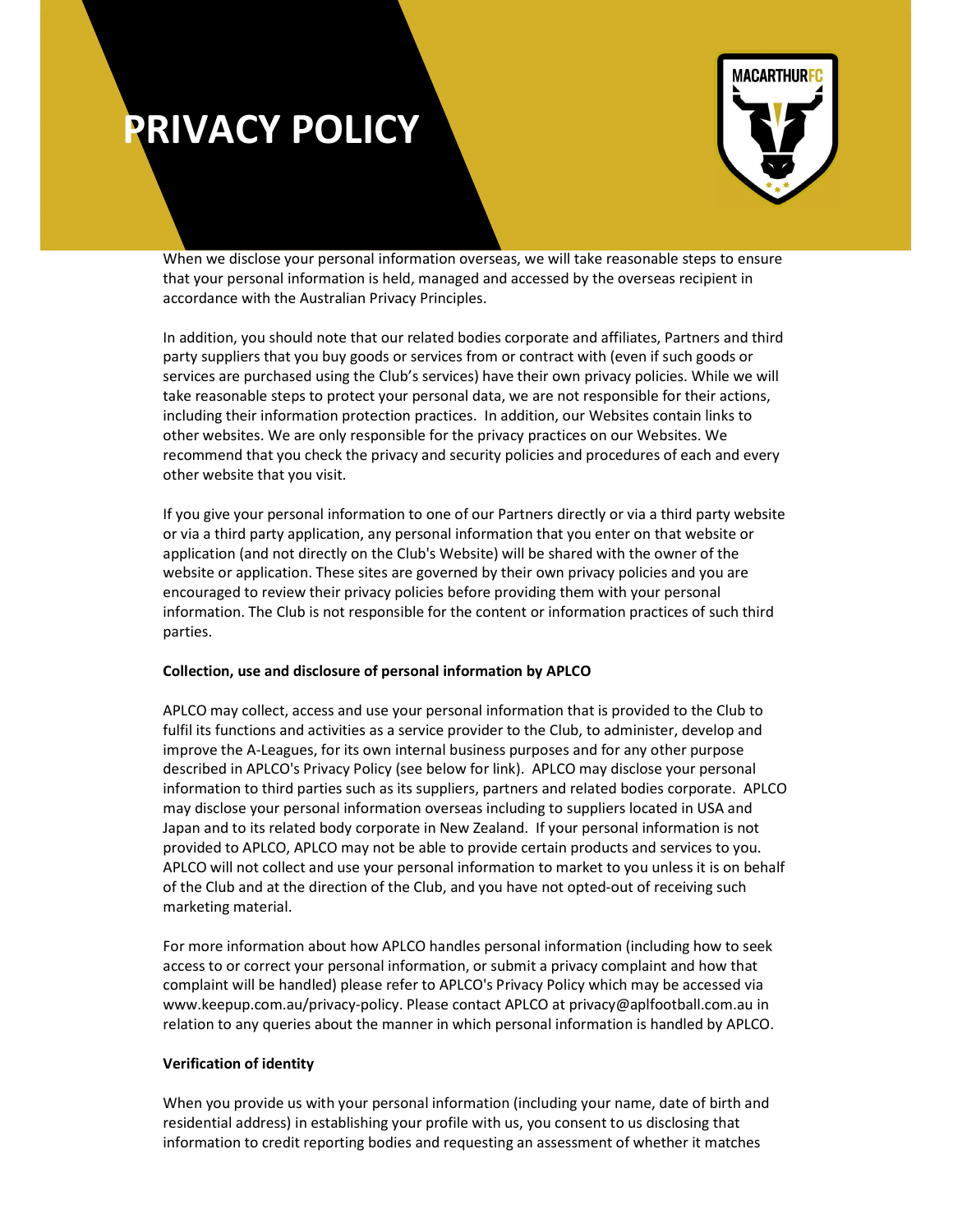

personal information held by the body to assist in verifying your identity. The credit reporting body may provide us with that assessment and use your personal information in preparing that assessment.

If all or some of your personal information is not collected or cannot be verified, we may be unable to provide you with the Club's services or a customised experience, engage with you, or do business with you.

### Incident reporting regarding safeguarding matters

If we receive an incident report regarding a safeguarding matter at a Club training session, on a match day, at a Club event, or otherwise relating to a Club representative or participant within a Club team, we may receive personal information of people involved in the matter, such as names, age, contact details and images. If such an incident report is received by us, we may disclose that information to Football Australia, APLCO, relevant stadium management and/or regulatory authorities, such as the police.

### Marketing

We may provide marketing materials from time to time, to those who have provided us with personal information, about products and services offered by us and our Partners. By providing us with your personal information, you consent to us using that information to contact you (including by telephone call, SMS, email or other communication methods such as push notifications) in relation to products, services or other offers we think may be of interest to you until you opt-out in the manner described below. We may also use your personal information to make inferences and present more relevant content, such as your preferred retailers, purchase and spending habits.

You can opt-out of receiving marketing information from us (including any of our Partners) at any time by:

- clicking the unsubscribe link in the message;
- calling us at 1800 462 855; or
- emailing us at admin@macarthurfc.com.au.

Even after you opt-out or update your marketing preferences, please allow us sufficient time to process your marketing preferences. Unless otherwise required to process your requests earlier by law, it may take up to 10 working days to process your opt-out requests in relation to receipt of electronic marketing materials such as emails and SMS, and up to 45 days for all other marketing-related requests.

Even after you've opt-out of receiving marketing communications from us, we may still contact you for transactional or informational purposes. These include, for example, customer service issues, returns or product-related inquiries, outstanding inquiries, surveys or recalls, or any questions regarding a specific query.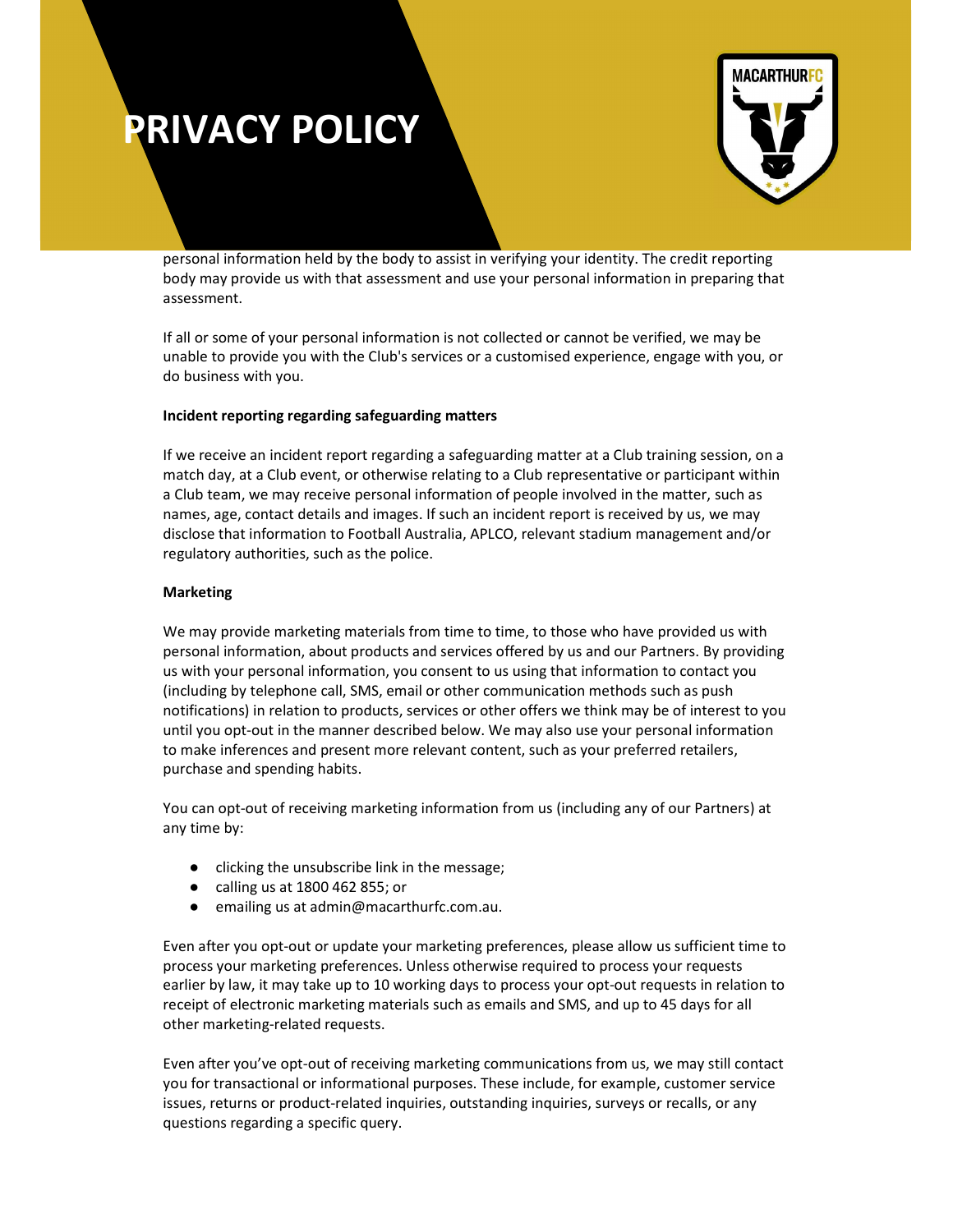

You may also contact us to opt-out on: Email: admin@macarthurfc.com.au Phone: 1800 462 855

Mail: PO Box 5, Macarthur Square, NSW 2560

### Minors

If you are under 18 years of age, please read this section of this Privacy Policy and speak to your parent or guardian if you have any questions before using the Websites and providing us with any of your personal information. If you continue to use our Websites, we will assume that you have your parent and/or guardian's consent to do so.

We encourage you to talk with your parent/guardian about the information we send to you, and check that they are happy for you to continue to receive this information. If you do not tell us you do not want to receive this information any more, we will assume you have your parent and/or guardian's consent to continue to receive this information.

### Controlling our tracking tools

Your browser may give you the ability to control cookies. How you do so, however, depends on your browser and the type of cookie. Certain browsers can be set to reject all browser cookies. If you configure your computer to block all cookies, you may disrupt certain web page features, and limit the functionality we can provide when you visit or use our Websites. If you block or delete cookies, not all of the tracking that we have described in this Privacy Policy will stop. If you continue without changing your settings, we will assume that you are happy to receive all cookies on our Websites. You can change your cookie settings at any time. Some browsers have a "Do Not Track" feature that lets you tell websites that you do not want to have your online activities tracked. These browser features are still not uniform, so we are not currently set up to respond to those signals.

### Cookies and third party analytical services

We use cookies and track IP addresses via our Websites so we can improve our services provided by our Websites and enhance your user experience.

When you access our Websites or use the Club's services, we (including our Partners and companies we work with) may place small data files on your computer or other device. These data files may be cookies, pixel tags, "Flash cookies", or other local storage provided by your browser or associated applications (collectively **Cookies**). We use Cookies to ascertain which web pages are visited and how often, to make our Websites more user friendly, to give you a better experience when you return to a Website and to target advertising to you that we think you may be interested in. For example, Cookies allow us to save your password so you do not have to re-enter it every time you visit our Websites.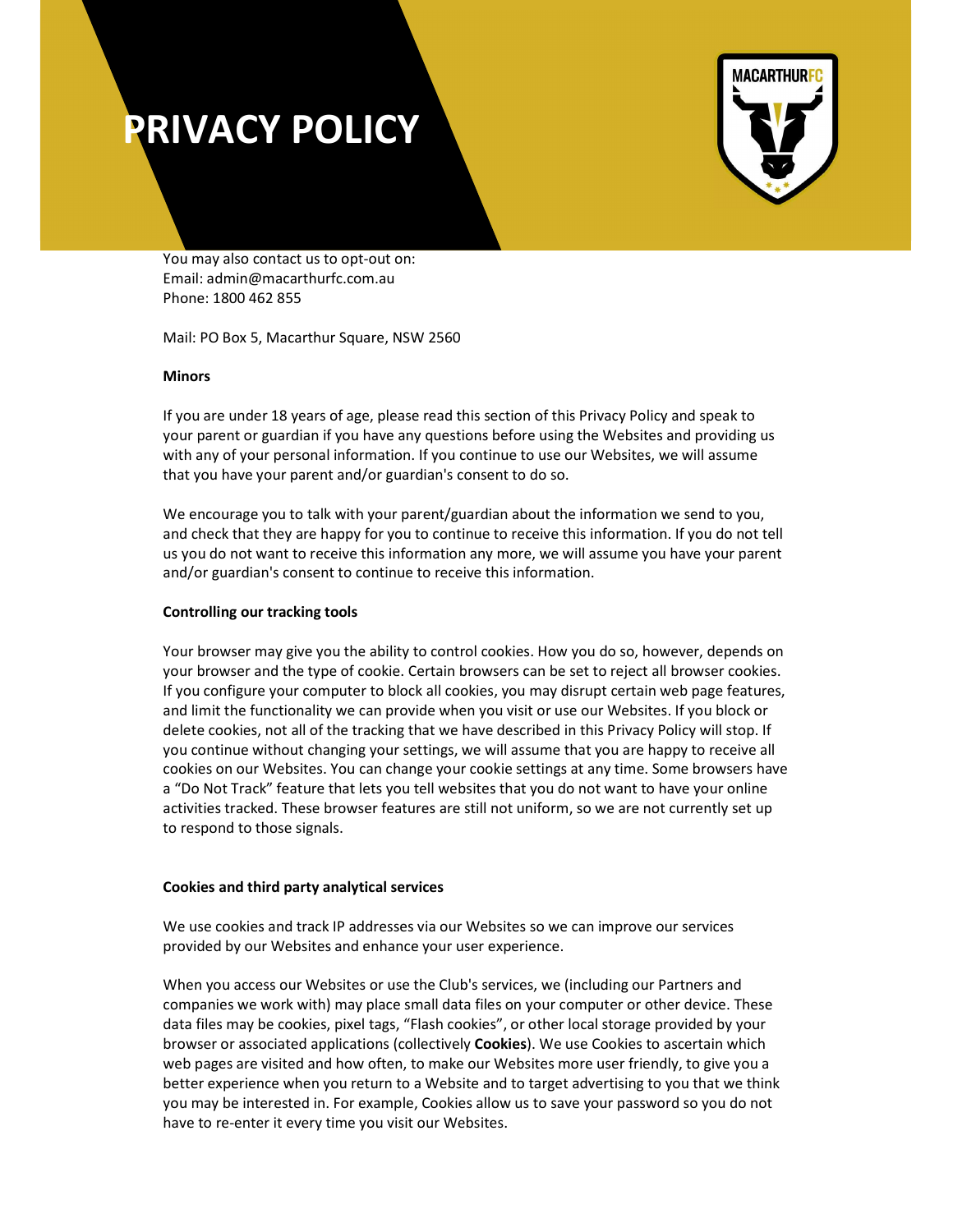

Most web browsers automatically accept Cookies. You can find information specific to your browser under the "help" menu. You are free to decline our Cookies if your browser or browser add-on permits, unless our Cookies are required to prevent fraud or ensure the security of websites we control. However, declining our Cookies may interfere with your use of our Websites and the Club's services.

### Controlling online interest-based ads

We sometimes work with online advertising vendors to provide you with relevant and useful ads. This may include ads served on or through our Websites. This may also include our ads served on other companies' websites. These ads may be based on information collected by us or third parties. For example, your postal code may be used to target an ad for people in your area. These ads may also be based on your activities on our Websites or on third party websites.

Our Websites also use Google Analytics, a web analysis service of Google Inc. ("Google"). Google Analytics uses Cookies to monitor traffic to, and use of, the Websites. Information about the use of the Websites generated by these Cookies is generally transferred to a Google server in the USA and stored there. Google uses this information on our behalf to evaluate your Website usage, to compile reports on the Websites' activities, and to provide additional services connected with the Websites. We will not identify you to Google, and will not merge personal and non-personal information collected through this service. You can prevent the use of Google Analytics Cookies by adjusting the settings on your browser software, however, you may not be able to fully use all of the functions of the Websites if you do so.

In addition to Google Analytics, we may also use other third-party analytics tools including but not limited to Amplitude (an analytics service provided by Amplitude Inc.) to monitor, analyse and collect information about your use of the Websites.

### Mobile App location based services

When you download and use any of our mobile applications, we use mobile analytics software provided by third parties to collect information about the type of device you use, its operating system, your geolocation, and browsing and usage data such as how and how often you use the mobile app and from where you downloaded the mobile app. Certain features of the mobile app require that you use an existing club membership, or set up a personal profile, with a username and password, to use the feature. When you log in to your mobile app profile, we will be able to identify you. The mobile app services provider will also have access to your specific geolocation, device identification, and mobile app usage information.

We use location-based information to verify your location and send location-based content to you. We may share your geolocation data with third party ad servers that send advertisements in your area (for example sponsors). We also may work with third party providers who use technologies such as geofencing and beacons to identify fans attending a match, and contact fans via an in-app feature in order to serve unique content to enhance your game day or event experience. These service providers are permitted to use your information only for the purpose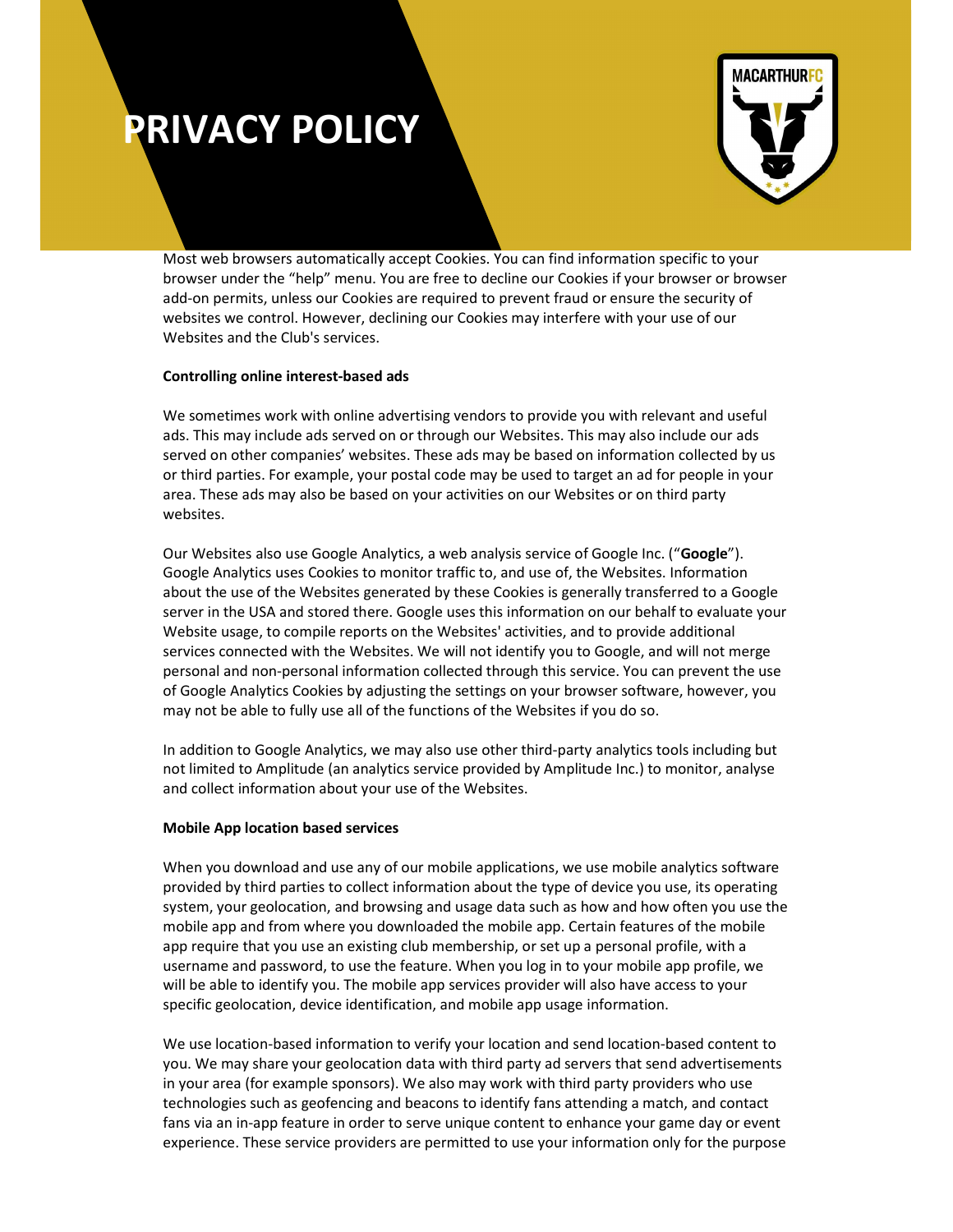

of acting on our behalf. You can opt-out of location-based services at any time by editing your location settings on your device or by emailing us at admin@macarthurfc.com.au.

### Protecting personal information

The Club will seek to keep your personal information secure by taking reasonable steps to protect it from misuse, loss, and unauthorised access, use, modification and disclosure.

We protect your personal information using physical, technical and administrative security measures to reduce the risks of loss, misuse, unauthorised access, disclosure and alteration, including by holding information securely in electronic or physical form in access controlled premises or in electronic databases requiring logins and passwords and using industry standard secure sockets layer (SSL) encryption technology to guard your financial information.

We also review our security procedures periodically to consider appropriate new technology and updated methods. Only properly authorised people who have a need to access personal information to perform their job will be able to see or use that information. Even so, despite our reasonable efforts, no security measure is ever perfect or impenetrable.

Where we have given you (or where you have chosen) a password that enables you to access certain parts of our Websites, you are responsible for keeping this password confidential. You should not share the password with anyone and should change it regularly.

If you are considering sending us any other personal information through one of our Websites or via any other electronic means, please be aware that the information may be insecure in transit, particularly where no encryption is used (e.g. email, standard HTTP). Any transmission is therefore at your own risk.

#### Requesting access to, and correction of, personal information

If you wish to obtain access to and/or correct your personal information held by the Club, please contact us on: Email: admin@macarthurfc.com.au Phone: 1800 462 855 Mail: PO Box 5, Macarthur Square, NSW 2560

We will generally provide you with access to your personal information if practicable, and will take reasonable steps to amend any personal information about you which is accurate or out of date. In some circumstances and in accordance with the Privacy Act 1988 (Cth), we may not permit you access to your personal information, or may refuse to correct your personal information, in which case we will notify you of the reasons for this decision.

#### Resolving your concerns

If you have any queries or would like to make a complaint relating to our Privacy Policy or regarding the Club's management or handling of your personal information, please contact our